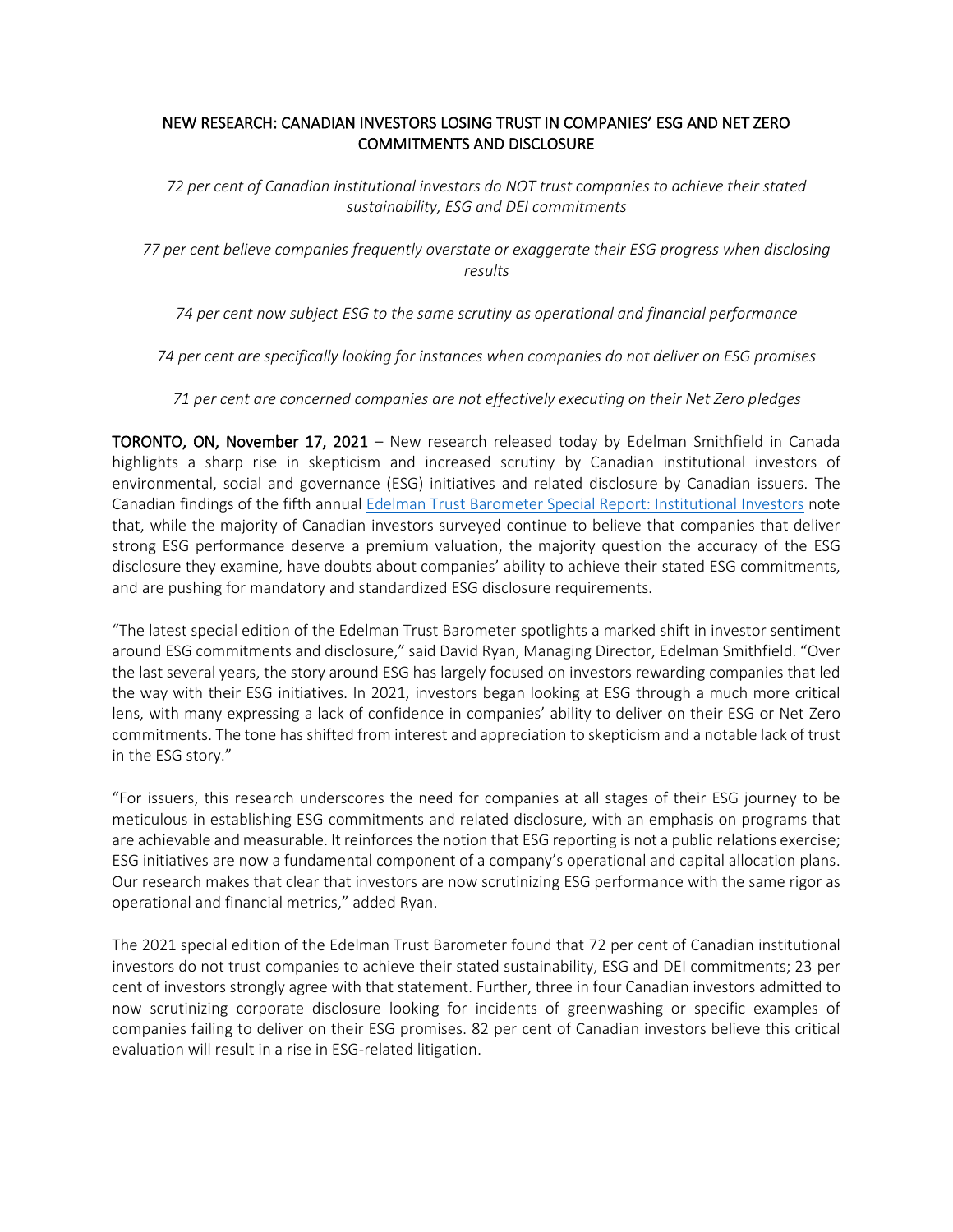The special edition of the Edelman Trust Barometer surveyed 700 institutional investors, including financial analysts, chief investment officers and portfolio managers across seven markets (U.S., Canada, U.K., Germany, the Netherlands, Japan and the Middle East.

Other notable highlights from the 2021 Canadian findings of the Edelman Trust Barometer Special Report: Institutional Investors include:

• Canadian investors expect to see Net Zero pledges

76 per cent of Canadian institutional investors expect companies in which they invest to establish and communicate a plan for achieving Net Zero emissions, and 73 per cent of investors in Canada believe companies that have articulated a clear Net Zero plan deserve a premium. Conversely, 71 per cent of Canadian investors fear companies won't be able to meet those climate change commitments.

• Employee activism shifted from risk to asset for Canadian investors

72 per cent of Canadian investors surveyed believe employee activism is indicative of a healthy workplace culture and an engaged workforce. A majority (53%) of Canadian investors said culture is now one of the most important responsibilities of a company's Board of Directors.

• Canadian investors continue to grow more comfortable with shareholder activism

73 per cent of Canadian investors surveyed confirmed they are more interested in taking an activist approach to investing. The most popular actions identified by investors include submitting ESG proposals, voting against executive compensation and withholding votes for board members.

• Canadian investors less likely than their US or global counterparts to proactively engage activists Despite increasing comfort with shareholder activism, only 20 per cent of Canadian investors strongly agreed that they would proactively approach a reputable activist to effect change at a

company, compared to 52 per cent of US investors and a seven-market average of 35 per cent.

• Institutional investor concern over "meme stock" activists is real

60 per cent of Canadian investors expressed concern about the rising impact of "meme stock" activists and 78 per cent agreed that WallStreetBets and similar online communities can create false markets. 71 per cent of Canadian institutional investors believe the creation of meme stocks represents a targeted attack against institutional investors like themselves. Globally, 84 per cent of investors surveyed believe meme stocks represent an attack against them.

# About Edelman Trust Barometer Special Report: Institutional Investors

The Edelman Trust Barometer Special Report: Institutional Investors is a supplement to the Edelman Trust Barometer, which is released annually at the World Economic Forum each January. This year's report surveyed 700 institutional investors, including financial analysts, chief investment officers and portfolio managers across seven markets (U.S., Canada, U.K., Germany, the Netherlands, Japan and the Middle East).

### About Edelman Smithfield

Edelman Smithfield is a boutique strategic consultancy with the reach and resources of a leading global communications marketing firm. We advise public and private companies on strategic and capital markets communications to help effectively position them with the financial community during transformative